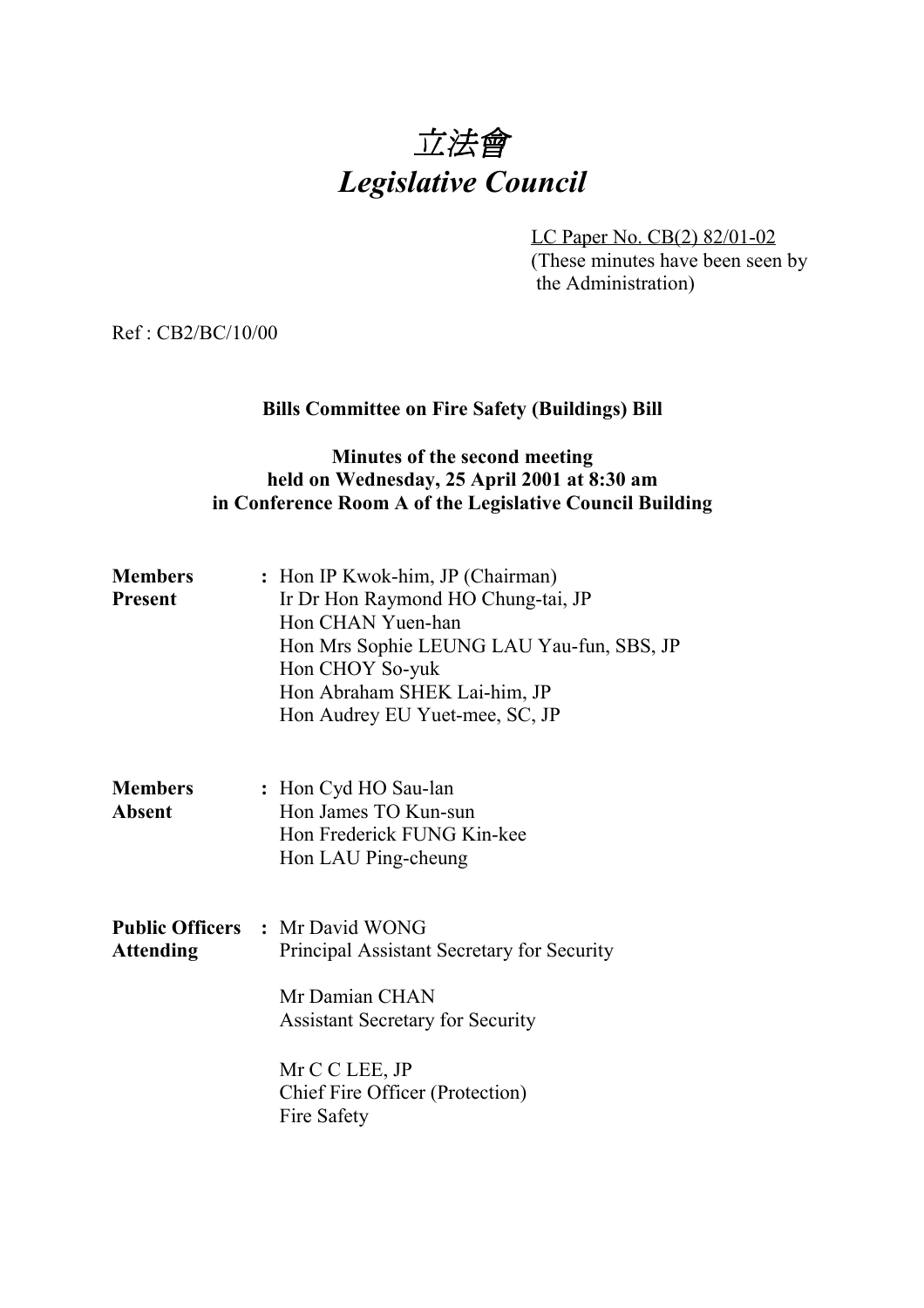|                                      | Mr C K CHAN<br>Senior Divisional Officer (Protection)<br>Building Improvement & Support |
|--------------------------------------|-----------------------------------------------------------------------------------------|
|                                      | Mr C C TSANG<br><b>Assistant Director</b><br><b>Existing Buildings 2</b>                |
|                                      | Mr HO Cham<br><b>Chief Building Surveyor</b><br>Fire Safety                             |
|                                      | Mr W B MADDAFORD<br>Senior Assistant Law Draftsman                                      |
|                                      | Mr Vidy CHEUNG<br><b>Senior Government Counsel</b>                                      |
| <b>Invitation</b>                    | <b>Deputations by : Mr YEUNG Wai-foon</b>                                               |
|                                      | Fong Chung Social Service Centre Limited<br>Mr CHAN Yiu-keung                           |
|                                      |                                                                                         |
| Clerk in<br><b>Attendance</b>        | : Mrs Sharon TONG<br>Chief Assistant Secretary (2) 1                                    |
| <b>Staff</b> in<br><b>Attendance</b> | : Miss Anita HO<br><b>Assistant Legal Adviser 2</b>                                     |
|                                      | Miss Mary SO<br>Senior Assistant Secretary (2) 8                                        |

 $- 2 - -$ 

Action

The Chairman welcomed the deputations to attend the meeting and invited them to give their views on the Fire Safety (Buildings) Bill (the Bill).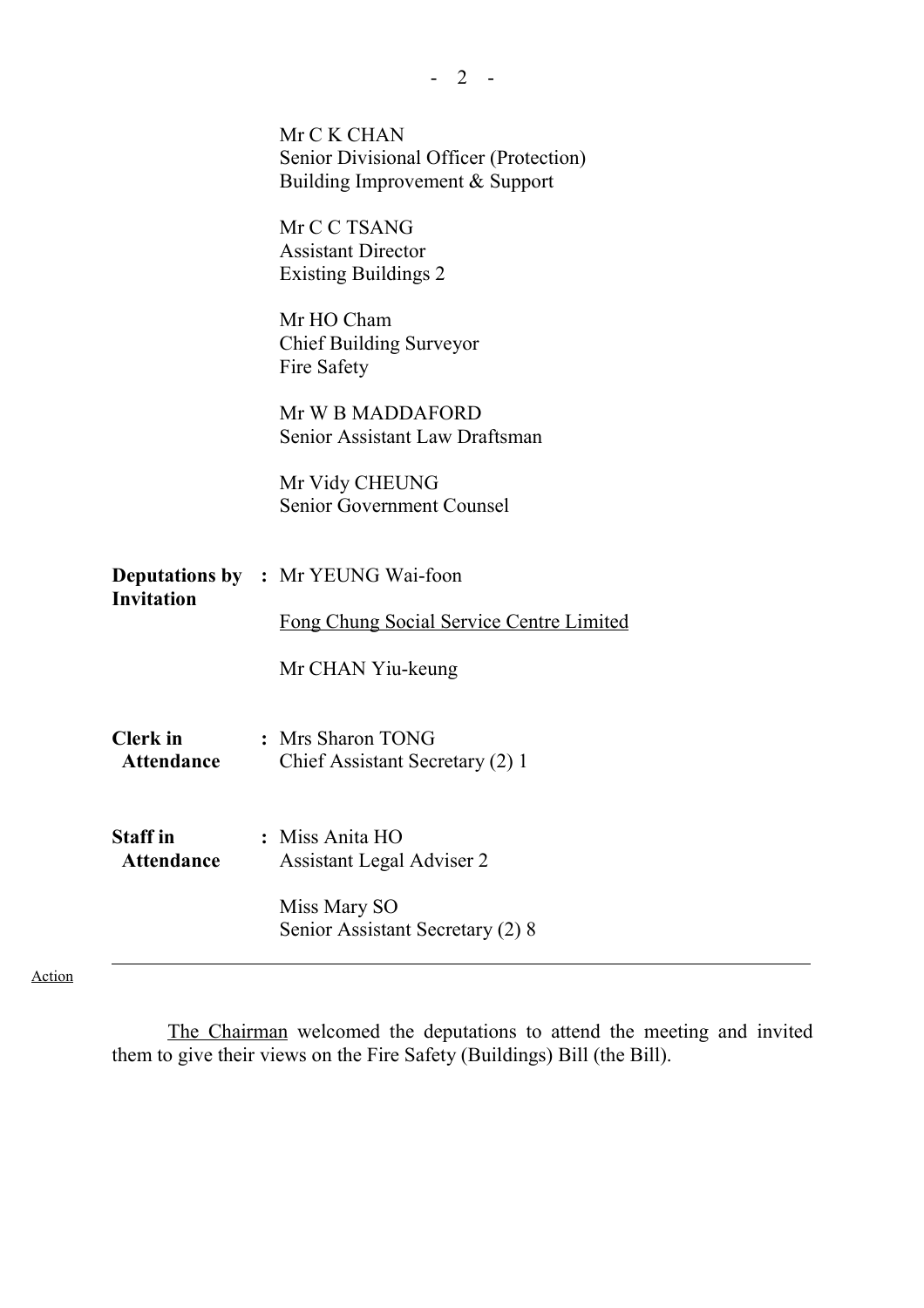#### Action

### **I. Meeting with deputations**

Mr YEUNG Wai-foon (LC Paper No. CB(2) 1319/00-01(01))

2. Mr YEUNG Wai-foon expressed support for the Bill which aimed at upgrading the fire safety standards in old composite and domestic buildings. Mr YEUNG, however, hoped that the Administration would adopt a flexible and pragmatic approach in the enforcement of the Bill, having regard to the fact that many owners and occupiers of these buildings were older persons who lacked the necessary financial means to comply with the fire safety measures required by the Bill as well as the ability to co-ordinate and carry out the improvement works in the common parts of the buildings. He pointed out that the latter condition would be aggravated by the fact that many old private buildings were without an Owners' Corporation (OC).

3. Mr YEUNG said that many owners and occupiers of old private buildings were very worried about the implementation of the Bill, as the Bill stipulated that if an owner or occupier failed to comply with a direction or a compliance order, the authorities might apply to the District Court for a prohibition order prohibiting the occupation of the relevant building or part of the building. Failure to comply with the requirements specified in a direction or a compliance order would be an offence punishable by a fine, whilst failure to comply with a prohibition order would be punishable by a fine and imprisonment. Although financial assistance would be provided to eligible owners affected by the Bill, Mr YEUNG was of the view that many owners would not apply for it because of the complicated application procedures. As there were numerous cases in which the non-domestic part of pre-1987 composite buildings was currently used for habitation purposes, Mr YEUNG urged the Administration to also exercise flexibility in enforcing the Bill.

Fong Chung Social Service Center Limited (FCSSCL) (LC Paper No. CB(2) 1369/00-01(01))

4. Mr CHAN Yiu-keung of FCSSCL echoed similar concerns expressed by Mr YEUNG mentioned in paragraphs 2 and 3 above, and urged the Administration to adopt a flexible and pragmatic approach in enforcing the new legislation. In exercising flexibility by the enforcement authorities concerned, Mr CHAN suggested that -

- (a) building owners should be waived from installing a standard fire service water tank on the rooftop of the building, if the rooftop could not support such due to structural problems and/or lack of space; and
- (b) owners or occupiers should not be required to reinstate the front doors of their premises from the common area of the buildings to their original position to facilitate the installation of exit doors.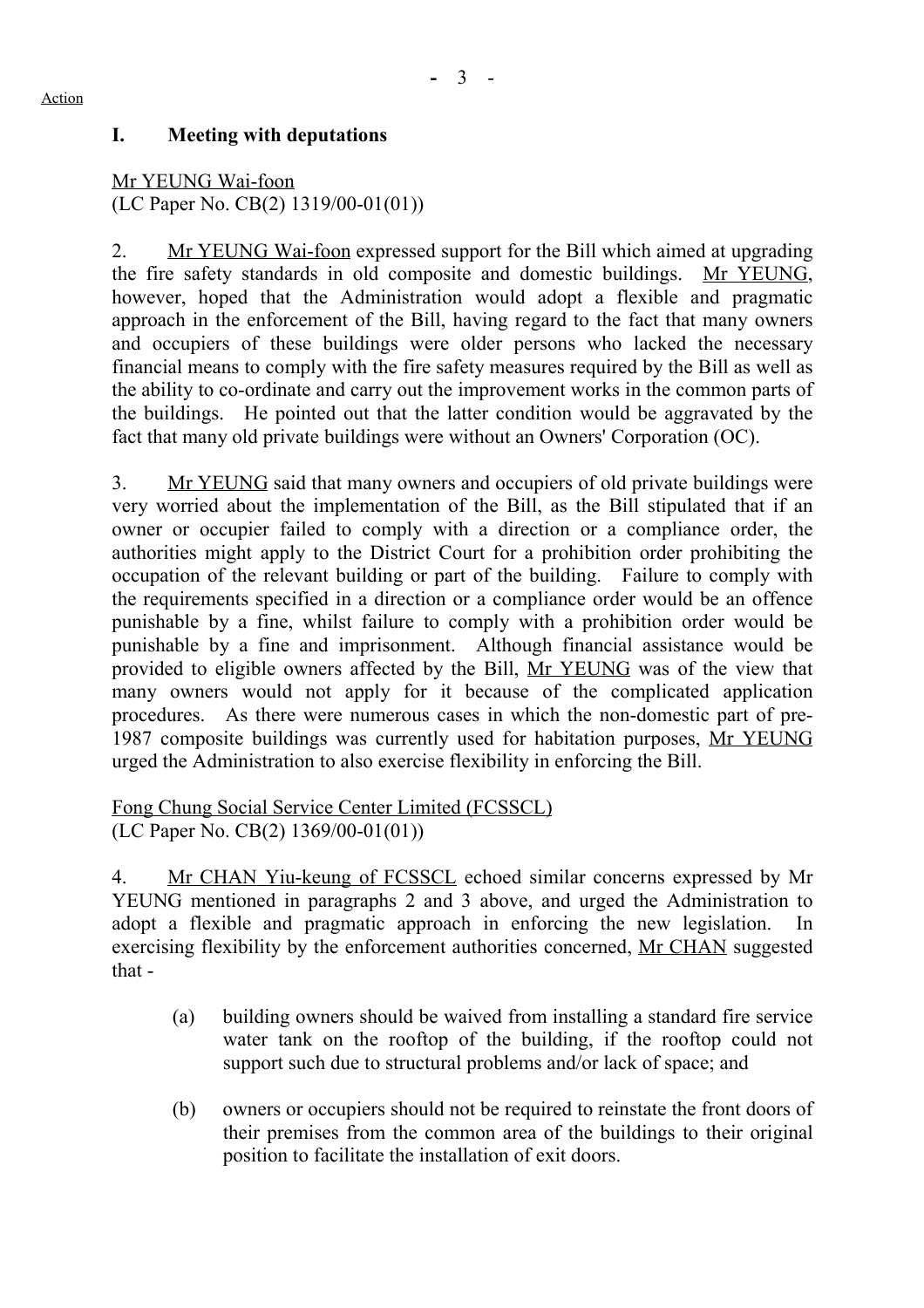Action

The Administration's response to the deputations' views on the Bill (LC Paper No.CB(2) 1379/00-01(01))

5. Members noted the Administration's response to the submission from FCCSCL tabled at the meeting.

*(Post-meeting note*: The Administration's response to the submission from FCCSCL was circulated to members vide LC Paper No. CB(2) 1440/00-01(01) on 4 May 2001.)

6. At the invitation of the Chairman, Principal Assistant Secretary for Security (PAS/S) highlighted the Administration's response to the submissions from Mr YEUNG Wai-foon and FCCSCL as follows -

- (a) Where non-domestic part of composite buildings was used for domestic purposes, the Fire Services Department (FSD) and the Buildings Department (BD) would, in enforcing the Bill, undertake the same flexible and pragmatic approach as adopted in the enforcement of the Fire Safety (Commercial Premises) Ordinance. For example, an extension of time to comply with the direction might be given to allow the owners/occupiers to rectify the change of use in the first place. In some particular cases, FSD and BD might determine that not all of the requirements specified in the new legislation must be implemented or that some other appropriate measures in place of any of those requirements specified in the new legislation should be implemented. In exercising such discretion, FSD/BD would take into account all relevant considerations, including the building conditions and designs, fire service installations and fire safety construction currently in place, the specific occupancies, the fire load and the flow of people, and assessed the fire risk involved. In case of doubt, legal advice would be sought;
- (b) FSD and BD would undertake a pragmatic and flexible approach where owners encountered difficulties in complying with fire safety requirements because of the physical constraints of the buildings. Owners/occupiers would be given sufficient flexibility as far as the circumstance permitted. For example, if an authorised person or a registered engineer certified that the rooftop of the building concerned could not support a standard fire service water tank due to structural problems, and that no alternative place was available for such installation, FSD would consider accepting a water tank of smaller capacity. Where justified, consideration would be given to waiving the installation of a water tank if firemen could still rely on the water supply from the town's main in the vicinity; and
- (c) In order to provide building owners with a more comprehensive and effective financial assistance, a proposal would be submitted to the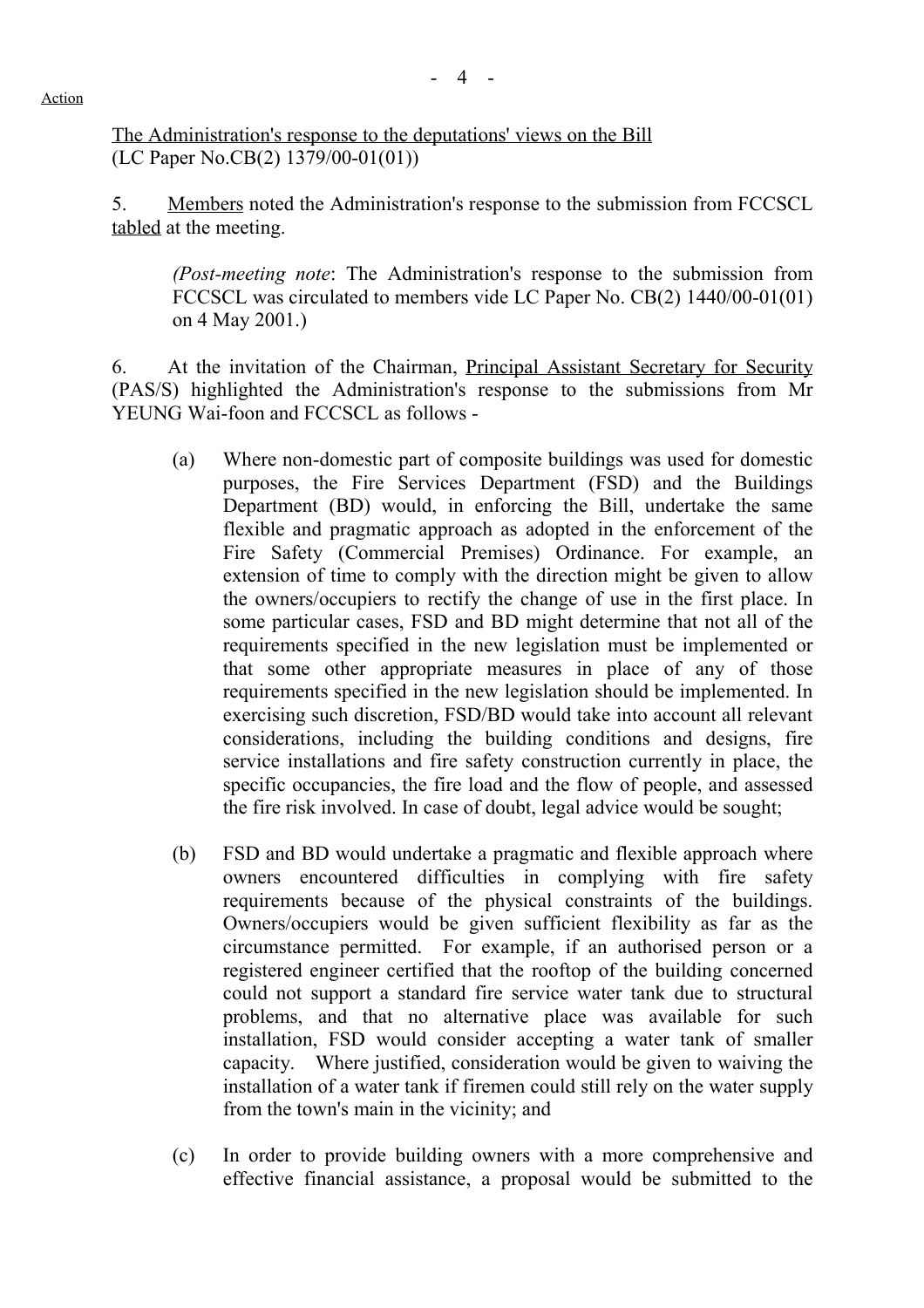Finance Committee of the Legislative Council (LegCo) for approval on 27 April 2001 to merge the Building Safety Improvement Loan Scheme and the Fire Safety Improvement Loan Scheme and to extend the scope to cover most of the building safety and maintenance works including repairs and improvement works for electrical installations and lifts. Under the new loan scheme, eligibility criteria would be made more flexible and the application procedures simplified. While repayment terms under the new loan scheme would be 36 months at an interest rate with no gain or loss to the public purse, persons in financial hardship might be given the flexibility to repay at no interest rate over an extended period to 72 months or they might be waived from making the payments until the transfer of the property.

7. Assistant Director of Buildings (ADB) supplemented that some initiatives as proposed by the Task Force under the Planning and Lands Bureau (PLB) in the Comprehensive Strategy for Building Safety and Timely Maintenance were particularly relevant to assist FSD/BD in the implementation of the Bill. In the case of BD, a plan was in hand to increase the number of its structural engineers to strengthen professional support to building owners to promote building safety and timely maintenance of buildings, including improvements to fire safety. ADB further said that the Administration would not insist upon any owner or occupier in reinstating the front door of such premises to the original position, if the existing position would not compromise the means of escape or give rise to other hazards.

#### Discussion

8. Mr Abraham SHEK enquired about the action(s) which would be taken by the Administration in enforcing the Bill if the affected buildings were earmarked for land resumption under the urban renewal programme. PAS/S responded that in order to strike a right balance between not creating a heavy financial burden on building owners affected by the urban renewal programme and better safeguarding public safety, the enforcement authorities might determine that not all of the fire safety requirements proposed in the Bill must be implemented. Moreover, if the upgraded fire measures had a usable period of, say, seven years, but the buildings concerned would need to be demolished, say, within one to two years to make way for urban renewal, consideration would be given to reimbursing the owners or occupiers an amount equivalent to the remaining usable period of the upgraded fire safety measures.

9. Mrs Sophie LEUNG expressed concern that only two deputations had come forward to give their views on the Bill, and queried whether the Administration had done enough to consult the views of the public on the proposals to upgrade fire safety in private buildings. Mrs LEUNG was particularly concerned that many building owners concerned might find complying with the fire safety requirements unpalatable as they were now compelled to spend a significant sum of money to rectify the fire safety conditions which had all along been perceived as not problematic. In this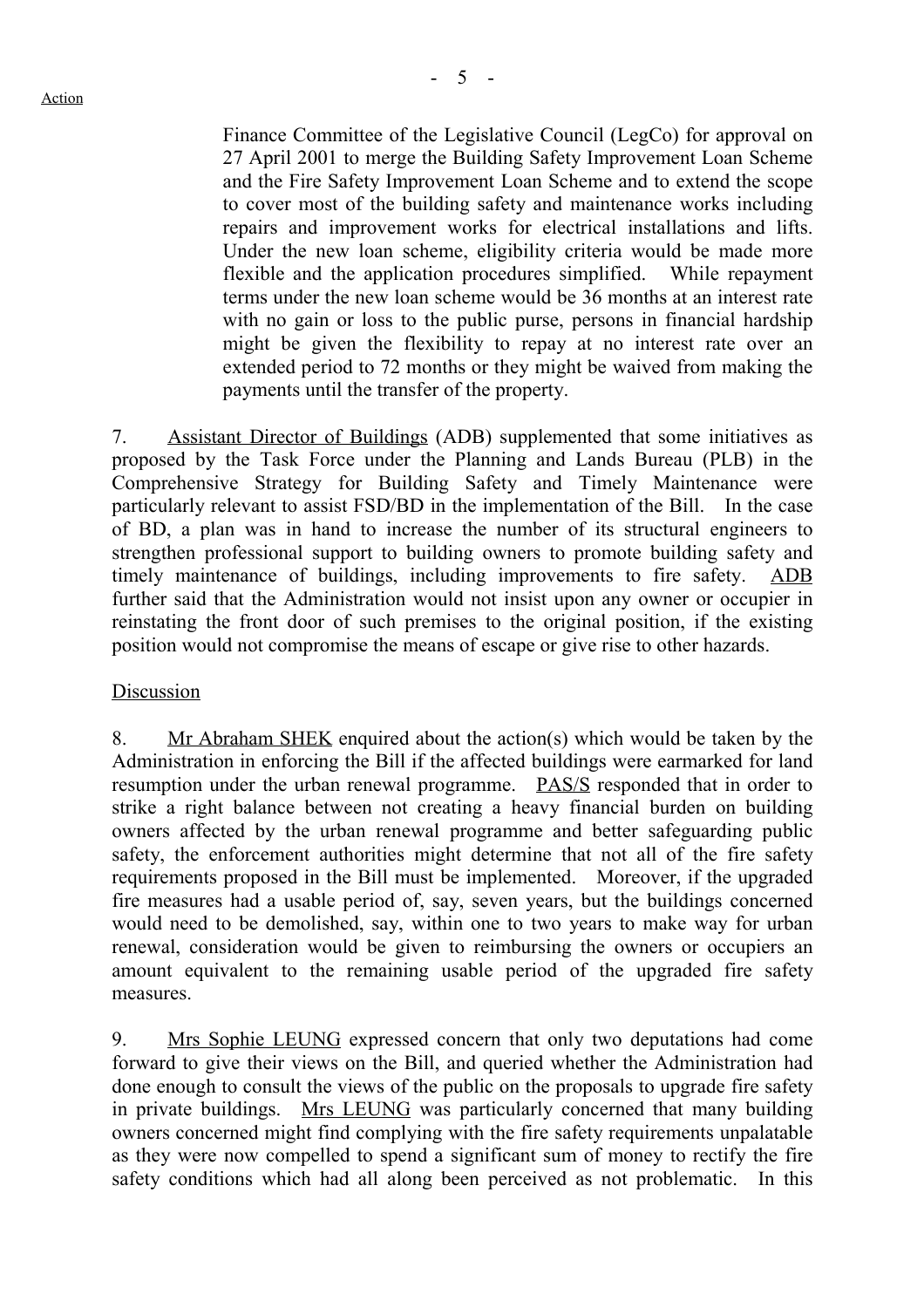connection, Mrs LEUNG urged the Administration to step up efforts to explain to the public as to why they needed to comply with the new requirements, so as to avoid any misunderstandings or conflicts in the future.

10. Responding to the concern that the public was not aware of the Bill, PAS/S said that there was no question of such a situation as the various proposals contained in the Bill were the results of a public consultation exercise conducted in 1998 on a package of measures for improving fire safety in private buildings. To ensure that building owners were apprised of their obligations to improve the fire safety standards of their buildings, briefings for the 18 District Fire Safety Committees (DFSCs) were being undertaken by FSD. Upon enactment of the Bill, FSD and BD would arrange intensive publicity on the new fire safety requirements and the phased implementation programme.

11. PAS/S further said that the Administration was well aware of the fact that some building owners would find it difficult to comply with the new fire safety requirements. In this connection, a flexible and pragmatic approach in enforcing the Bill would be undertaken by the Administration. A number of initiatives to be undertaken by the Task Force on Building Safety and Preventive Maintenance set up by PLB should also help to ensure a smooth implementation of the Bill. Notably, the Director of Buildings would designate building co-ordinators, each for a pool of buildings, to serve as district-based contacts and to provide "one-stop" service for owners. In addition, BD would compile a comprehensive layman's guide on building safety and general maintenance for publication this year. The Director of Home Affairs had also started to re-structure and expand her headquarters and to reconstitute outreach teams in District Offices to provide assistance to building owners and OCs, respond to enquiries and mediate in case of disputes, to complement the efforts of local District Offices, the two Building Management Resource Centres would act as regional centres in referring enquiries and complaints.

12. As single-staircase buildings posed a more serious fire risk than buildings with more than one staircases, Dr Raymond HO enquired whether priority would be given to requiring owners of single-staircase buildings to upgrade the fire safety standards. PAS/S responded that it was the Administration's plan to upgrade fire safety installations (FSI) and the fire safety construction in composite buildings within a tenyear period upon the enactment of the Bill, i.e. about 5 000 pre-1973 private buildings would be dealt with in the first six years, and some 4 000 private buildings built between 1973 and 1987 would be dealt with in the remaining four years. Upon the completion of the improvement programme for composite buildings, the Administration intended to deal with about 3 000 pre-1987 domestic buildings (above three storeys), with priority given to the pre-1973 buildings. As most single-staircase buildings were composite buildings, the Administration therefore did not consider it necessary to single out single-staircase buildings for separate treatment.

13. Dr HO further enquired whether consideration could be given to requiring owners of domestic buildings with a single staircase to upgrade the fire safety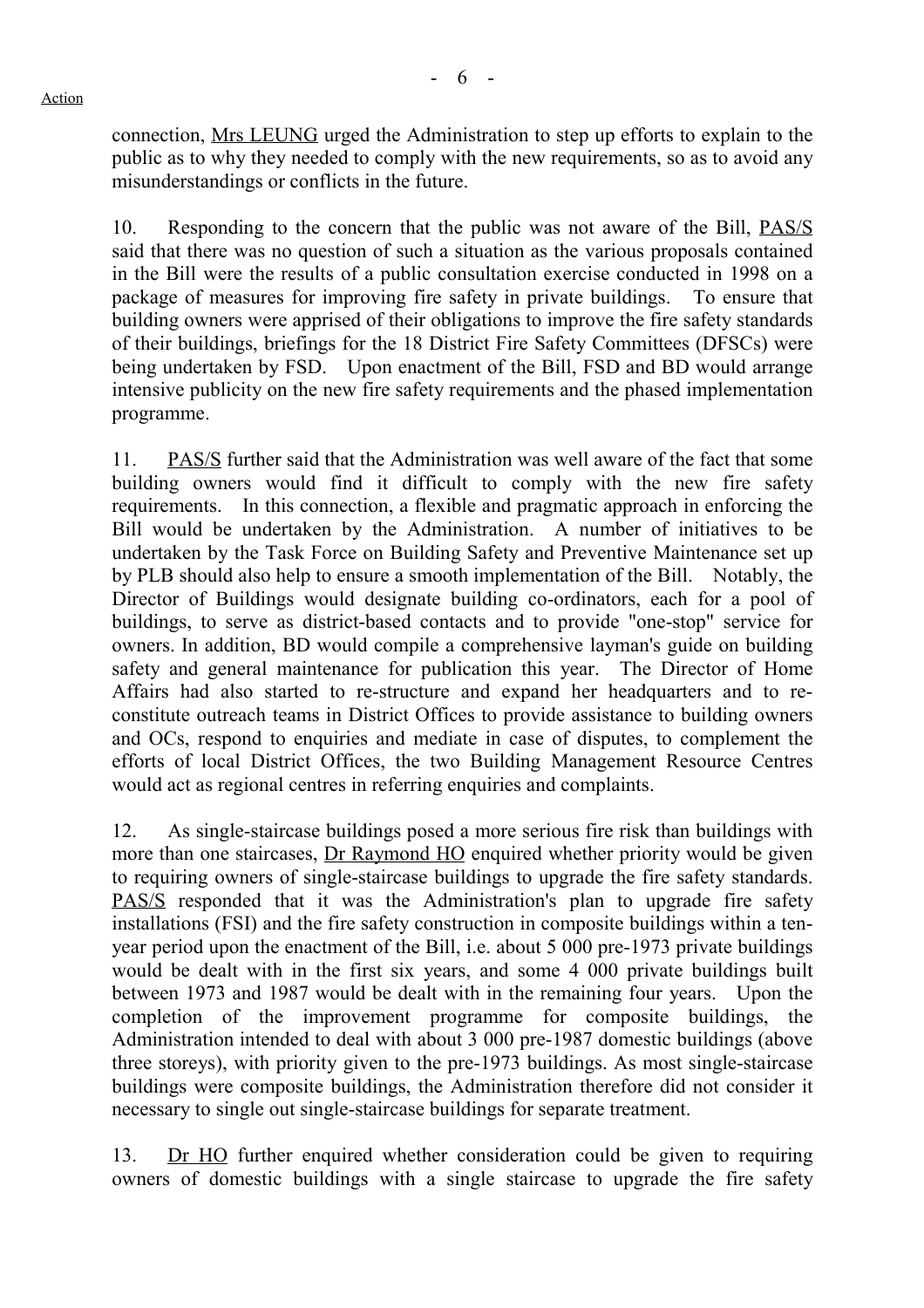standards of these buildings. PAS/S responded that although no priority could be given to upgrading the fire safety standards of domestic buildings, albeit with a single staircase, the removal of illegal rooftop structures currently undertaken by BD should help to substantially reduce the fire risk of these buildings. ADB supplemented that all illegal rooftop structures on single-staircase buildings would be cleared as a matter of priority. It was estimated that about 4 500 single-staircase buildings had illegal rooftop structure and BD intended to clear them in seven years' time. ADB further said that with the implementation of a multi-prong strategy by the Task Force on Building Safety and Preventive Maintenance, it was hoped that a more positive culture of building care, particularly amongst owners and occupants, could be evolved, and this, in turn, should help to further ensure public safety.

14. Mr YEUNG Wai-foon shared Mrs LEUNG's views that many members of the public were not aware of the Bill, and urged the Administration to step up publicity of the Bill prior to its implementation. Although it was mentioned in the LegCo Brief that the Administration would brief the 18 DFSCs on the Bill, Mr YEUNG queried whether this was adequate given the significant number of private buildings affected. Mr YEUNG also queried whether the additional number of structural engineers to be recruited by BD could provide adequate professional support to owners and occupiers affected by the Bill, having regard to the fact that they were not recruited to only provide technical advice to owners and occupiers affected by the Bill but to implement a multi-prong strategy for building safety and timely maintenance. Mr YEUNG hoped that FSD would refrain from issuing different fire safety orders at different times, as this would cause much inconvenience to building owners. A case in point was that owners were required to install fire extinguishers in common areas of the buildings, but were later required to comply with another set of upgraded fire safety standards.

15. Mr CHAN Yiu-keung shared the views expressed by Mr YEUNG. He urged the Administration, in enforcing the Bill, to have regard to the fact that some of the buildings covered by the Bill did not have OCs and/or had substantial physical constraints. To help the public better understand the requirements of the Bill upon its enactment, Mr CHAN requested the Administration to step up public education on fire safety of buildings.

Admin 16. PAS/S responded that FSD and BD were now briefing the 18 DFSCs on the Bill so that they could help the public understand the requirements and the implementation plan during their contacts with them. PAS/S undertook to provide the views and concerns expressed by DFSCs on the Bill for members' information. PAS/S assured members that after the passage of the Bill, the Administration would widely publicise the requirements and the details of the fire safety measures through various channels. These would include television and radio announcements of public interest, organisation of seminars for OCs, mutual aid committees and residents associations through the Home Affairs Department, publication and distribution of promotional leaflets and provision of a telephone hotline, etc. The enforcement authorities would also disseminate the message of "improving fire safety of buildings"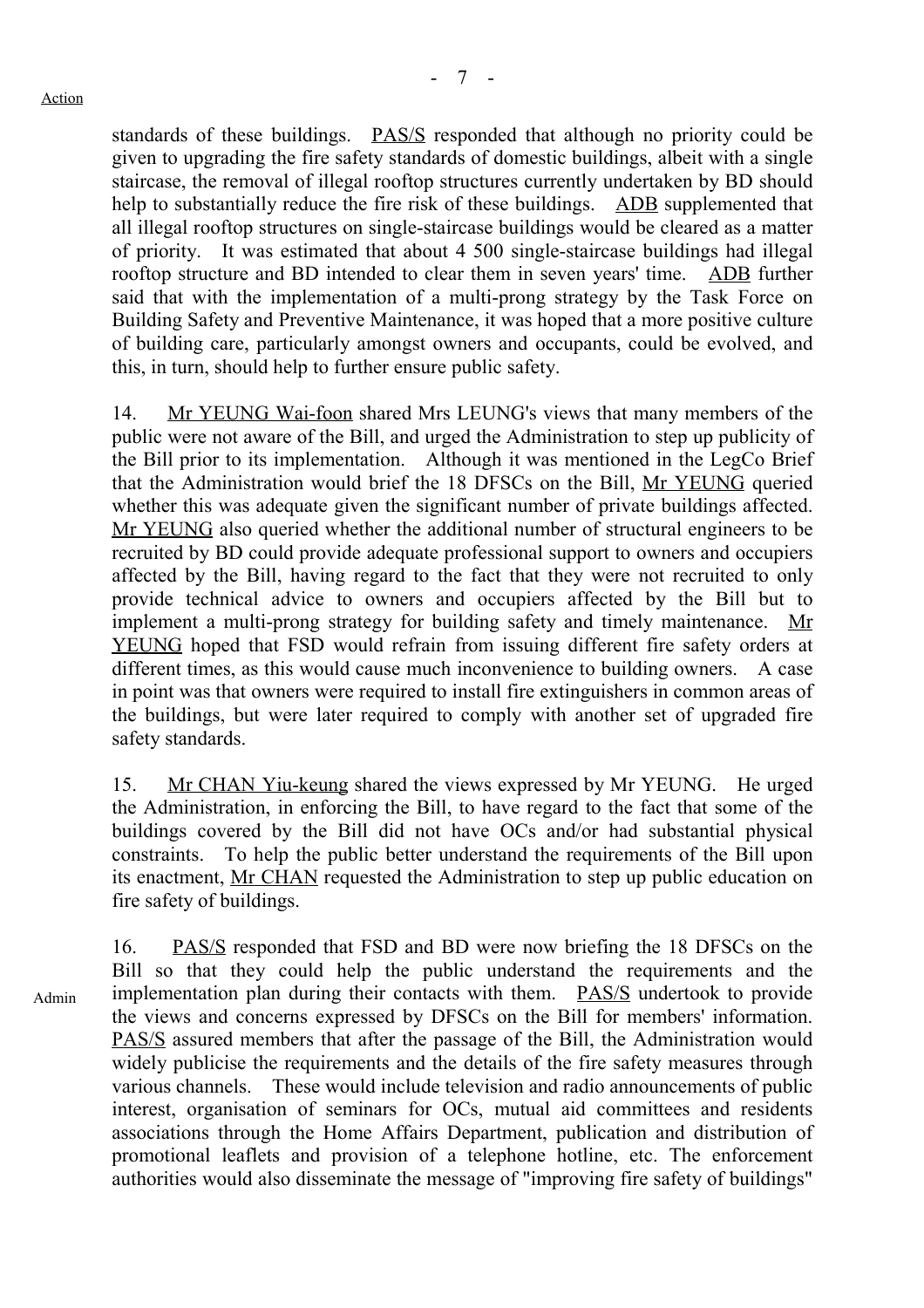through the large scale promotion activities to be held this year. PAS/S reiterated that a flexible and pragmatic approach would be adopted in enforcing the Bill, as it was not the aim of the Administration to prosecute owners and occupiers for prosecution's sake but to render assistance to them as far as possible.

17. Regarding the comments made about FSD issuing different fire safety orders at different times, Chief Fire Officer (Protection) (CFO(P)) explained that FSD would not do so unless necessary. In the example cited by Mr YEUNG Wai-foon, CFO(P) explained that the first set of Fire Hazard Abatement Notice was issued under the Fire Services Ordinance to require the reinstatement of missing fire extinguishers whereas the second set of fire safety improvement direction served the purpose of requiring building owners to improve the building fire safety. The Fire Hazard Abatement Notice required immediate action by building owners to abate an immediate hazard, therefore it could not be held back. As regards the concern that BD would not have adequate structural engineers to render technical advice to buildings owners in complying with the new requirements, ADB said that BD would closely monitor the situation and deploy more manpower where justified.

18. Noting that BD had launched a pilot Coordinated Maintenance of Buildings Scheme in November 2000 to owners and OCs to maintain their buildings, Miss CHOY So-yuk enquired about the timetable for extending the pilot scheme to cover all buildings affected by the Bill. ADB responded that BD would assess the effectiveness of the pilot scheme at the end of this year before deciding on the way forward. Although not all buildings affected by the Bill were included in the pilot scheme, owners and occupiers of the buildings concerned would be provided with adequate information and support on what were required of them in complying with the Bill. Notably, FSD/BD would conduct joint inspections of selected buildings. Following the initial inspection and prior to the servicing of fire safety directions, FSD/BD would issue advisory letters to the owners/occupiers of the buildings concerned to inform them of the areas in which improvement was required. Owners/occupiers would be encouraged to employ qualified professionals to assess the improvement works required and, if necessary, put forward proposals for upgrading fire safety measures, including effective fire safety measures in place of those specified in the Bill. The owners/occupiers would also be advised to consult FSD/BD on any aspects related to the improvement works. After consideration of the information gathered and feedback or proposals from the owners/occupiers, if any, FSD/BD would issue a fire safety direction specifying the fire safety improvement measures required and a reasonable of time, normally ranging from six to 12 months depending on the complexity of the necessary improvement works, within which the direction must be complied with.